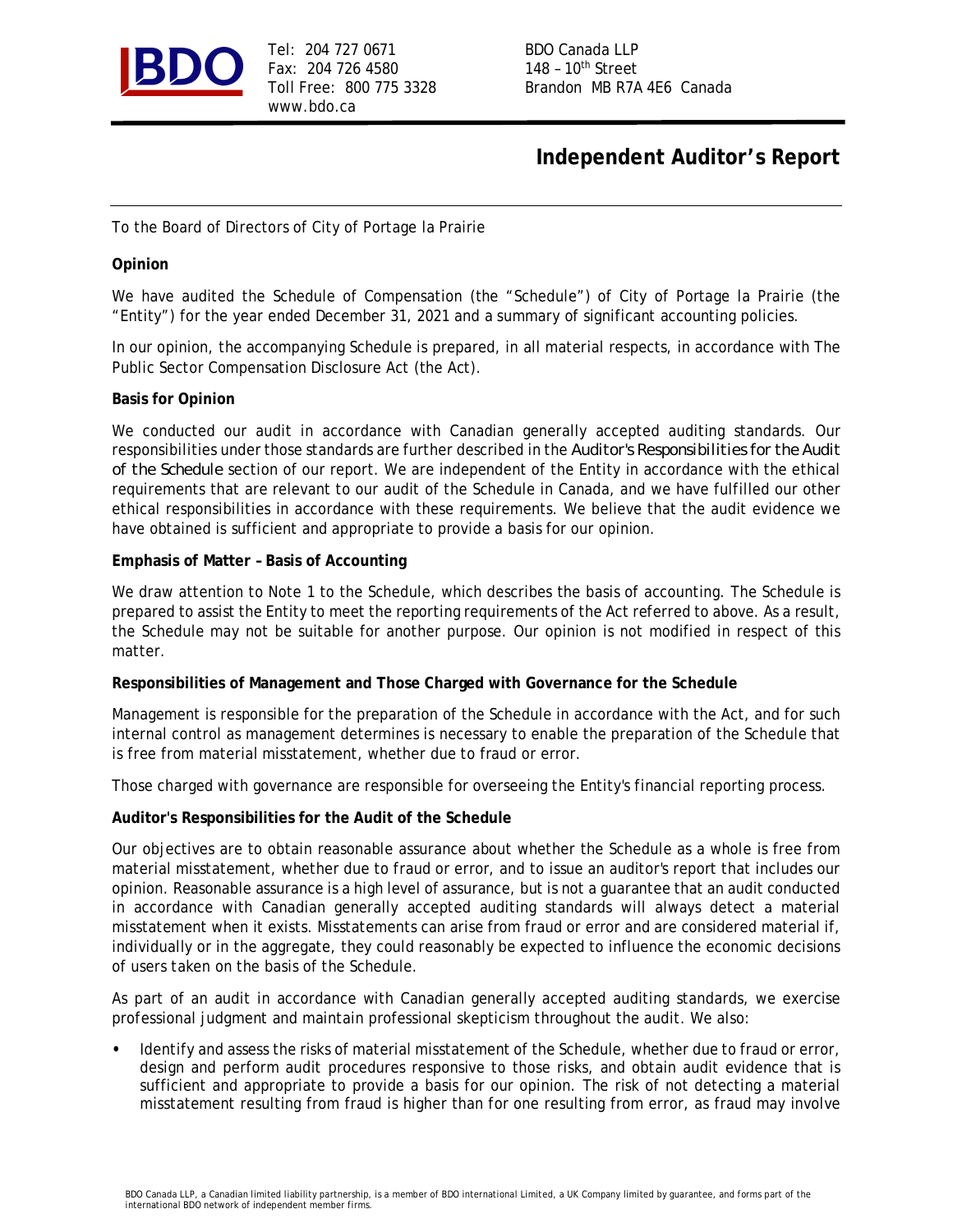

collusion, forgery, intentional omissions, misrepresentations, or the override of internal control.

- Obtain an understanding of internal control relevant to the audit in order to design audit procedures that are appropriate in the circumstances, but not for the purpose of expressing an opinion on the effectiveness of the Entity's internal control.
- Evaluate the appropriateness of accounting policies used and the reasonableness of accounting estimates, if any, and related disclosures made by management.

We communicate with those charged with governance regarding, among other matters, the planned scope and timing of the audit and significant audit findings, including any significant deficiencies in internal control that we identify during our audit.

BDO Canada LLP

Chartered Professional Accountants

Brandon, Manitoba June 14, 2022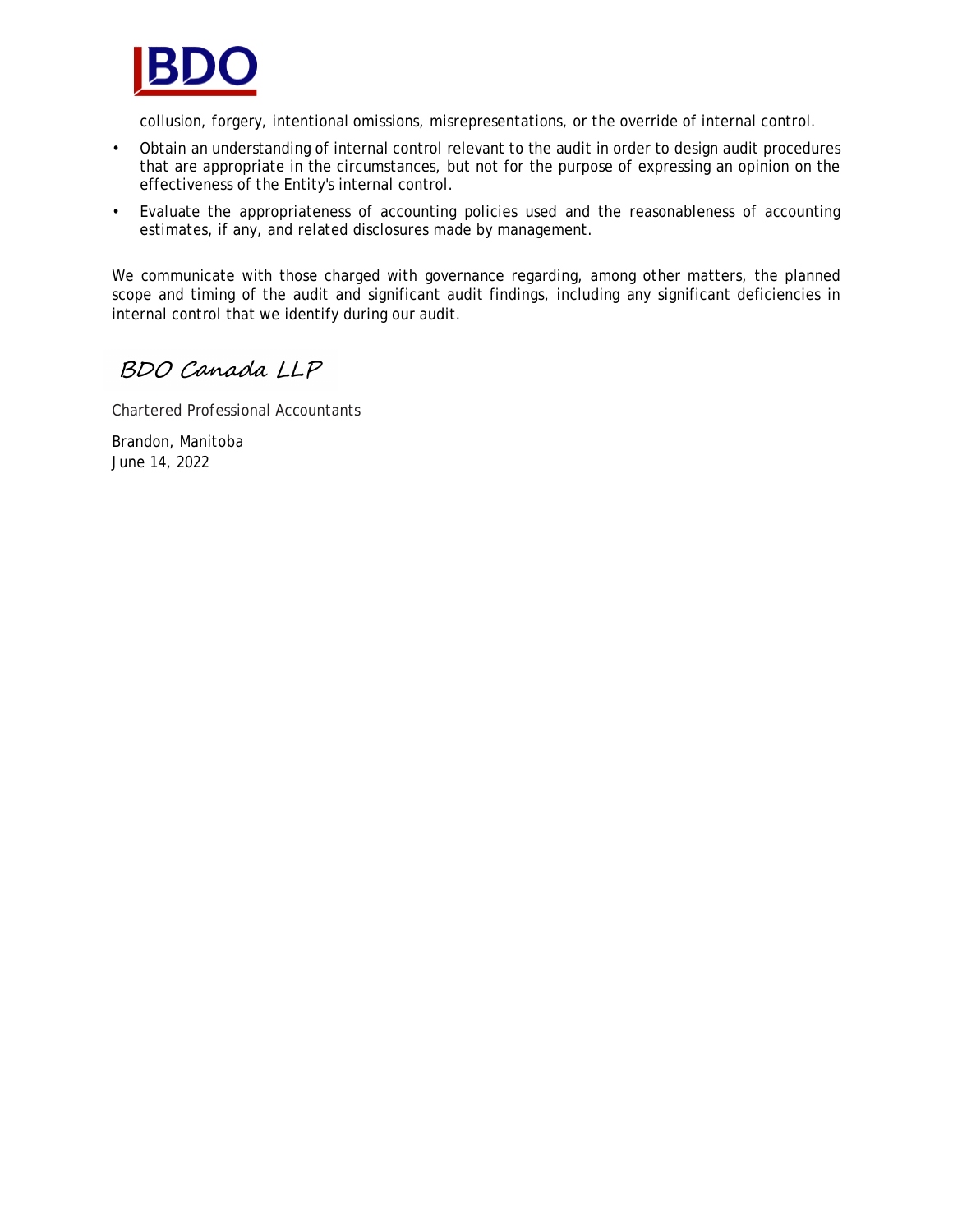## **City of Portage la Prairie**

**Public Sector Compensation Disclosure Act**

**2021 Compensation of \$75,000 or More**

The following employees of the City of Portage la Prairie received compensation in excess of \$75,000:

| <u>Name</u>              | Position                         |          | <u>Amount</u> |
|--------------------------|----------------------------------|----------|---------------|
| Nathan Peto              | City Manager                     | \$       | 193,760.93    |
| Michael Sandney          | Manager of Water Treatment Plant | \$       | 146,726.75    |
| Phil Carpenter           | Fire Chief                       | \$       | 132,632.05    |
| Cathie McFarlane         | Director of Corporate Services   | \$       | 130,538.89    |
| Jocelyn Lequier-jobin    | Director of Operations           | \$       | 127,391.79    |
| Karly Friesen            | Director of Utility              | \$       | 126,196.06    |
| Stephen Moffit           | Fire Fighter                     |          | 124,893.17    |
| Don Robertson            | Fire Fighter                     | \$\$\$   | 124,146.36    |
| Ryan Draycott            | Fire Fighter                     |          | 121,958.02    |
| Jared Bergen             | Fire Fighter                     |          | 120,450.68    |
| <b>Todd McKinnon</b>     | Fire Fighter                     | \$       | 116,217.97    |
| <b>Brian Taylor</b>      | Superintendent of Public Works   | \$       | 116,115.31    |
| Dave Holmes              | Deputy Fire Chief                | \$       | 114,659.83    |
| Louis-Phillip Nadeau     | Fire Fighter                     | \$       | 113,323.20    |
| <b>Brad Bailey</b>       | Deputy Fire Chief                | \$       | 110,579.26    |
| Gerard Pawloski          | Fire Fighter                     | \$       | 109,410.50    |
| George Kerr              | Fire Fighter                     | \$       | 107,804.85    |
| Chris Perry              | Fire Fighter                     | \$       | 106,807.34    |
| <b>Bryan Cairns</b>      | Facility Maintenance Supervisor  | \$       | 106,600.41    |
| Ben Olson                | Water Treatment Operator         | \$       | 103,797.88    |
| <b>Curtis Rance</b>      | Fire Fighter                     | \$       | 102,786.79    |
| Daren Van Den Bussche    | Fire Fighter                     |          | 99,781.31     |
| John Altenburg           | <b>WPCF Operator Supervisor</b>  | \$\$     | 99,575.72     |
| Corey Jowett             | Fire Fighter                     |          | 99,524.60     |
| <b>Jeff Tessier</b>      | Fire Fighter                     | \$       | 96,364.56     |
| Keith Barron             | Waterworks Foreman               | \$       | 92,396.77     |
| <b>Matthew Phillips</b>  | Manager of Engineering           | \$       | 92,359.70     |
| Landeyn Aymont           | Fire Fighter                     | \$       | 92,046.62     |
| Soyan Ibrahim            | Water Treatment Operator         | \$       | 90,824.70     |
| Wyatt McEachnie          | <b>WPCF Operator</b>             |          | 85,620.03     |
| Adam Bell                | <b>Facility Maintenance</b>      | \$<br>\$ | 85,244.54     |
| Joel Aberdeen            | <b>Facility Maintenance</b>      |          | 83,811.21     |
| Joel Trandafir           | Water Treatment Operator         | \$\$     | 81,858.77     |
| Jennifer Sandney         | Manager of Finance               |          | 81,582.15     |
| Matthew Heintz           | <b>Engineering Technologist</b>  | \$       | 79,798.33     |
| <b>Brittany Denommee</b> | <b>WPCF Operator</b>             | \$       | 79,142.77     |
| Adam Carpenter           | <b>Transportation Foreman</b>    | \$       | 78,217.71     |
| Shane Pierson            | Diesel Mechanic                  | \$       | 77,959.13     |